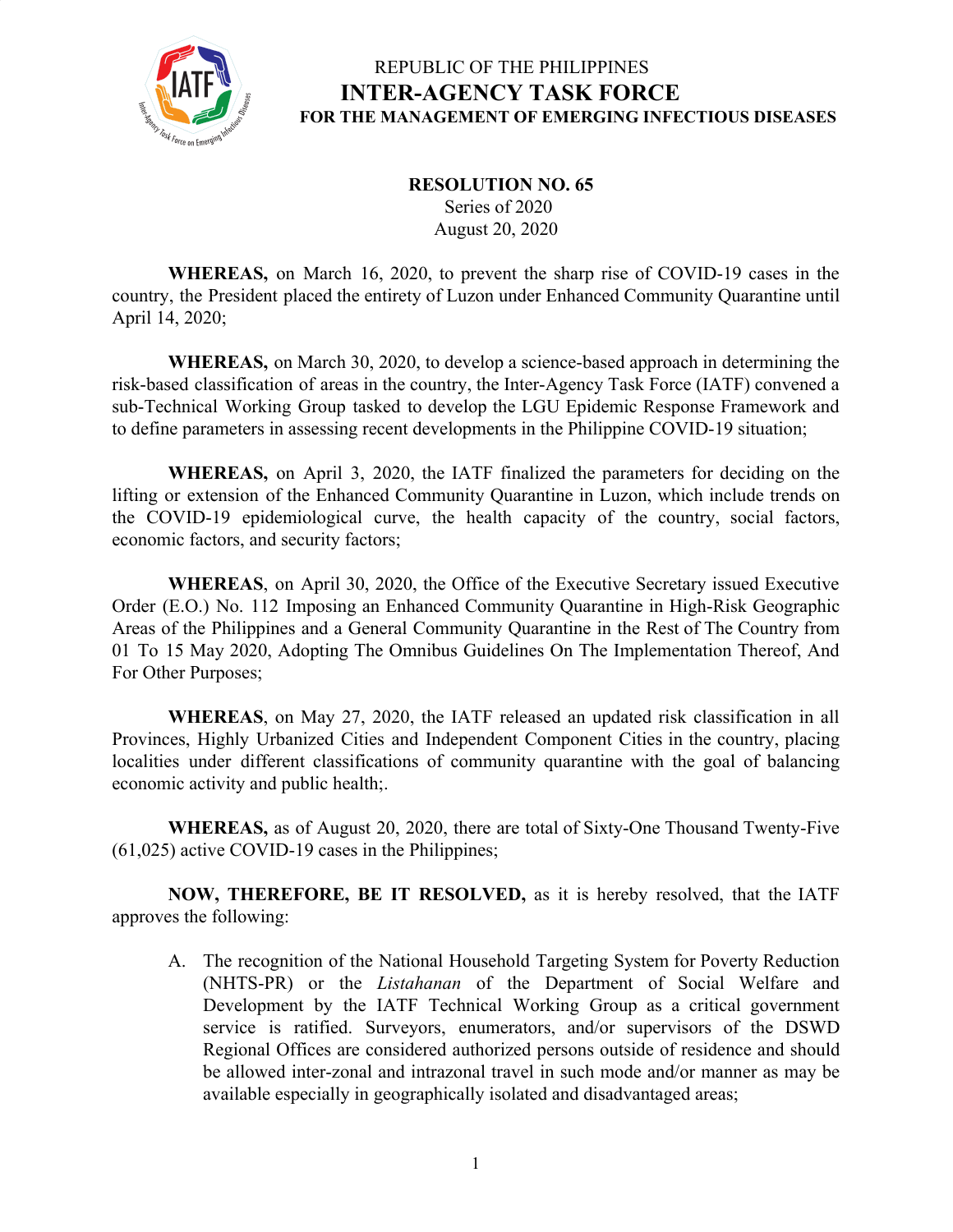

# REPUBLIC OF THE PHILIPPINES **INTER-AGENCY TASK FORCE FOR THE MANAGEMENT OF EMERGING INFECTIOUS DISEASES**

- B. The IATF adopts as a national policy the directive to all provincial governors, city and municipal mayors, and punong barangays to accept, receive, and undertake all necessary actions to manage returning residents of their respective jurisdictions amid the COVID-19 pandemic; and
- C. The recommendations of the sub-Technical Working Group on Vaccine Development are approved, the specifics of which are as follows:
	- 1. All applications for clinical trials should first be submitted to the Vaccine Expert Panel, reviewed by designated Ethics Boards and submitted to the Food and Drug Administration for review and approval for conduct of clinical trials;
	- 2. Zoning guidelines on vaccine clinical trials must be issued by the sub-Technical Working Group on Vaccine Development to avoid competition for sites;
	- 3. Local government units should prioritize World Health Organization Solidarity Trial over independent trials; and
	- 4. The Philippine Health Research Ethics Board (PHREB) should review the Ethical Guidelines for the COVID-19 clinical trials and standardize compensation of trial participants both for WHO Solidarity Trial and independent clinical trials.

**RESOLVED FURTHER,** the Chairperson and/or the Co-Chairperson shall be duly authorized to sign for and on behalf of the Inter-Agency Task Force.

**APPROVED** during the 65th Inter-Agency Task Force Meeting, as reflected in the minutes of the meeting, held this 20th of August 2020 *via* video conference.

/<br>ww

**KARLO ALEXEI B. NOGRALES** Cabinet Secretary, Office of the Cabinet Secretary IATF Co-Chairperson